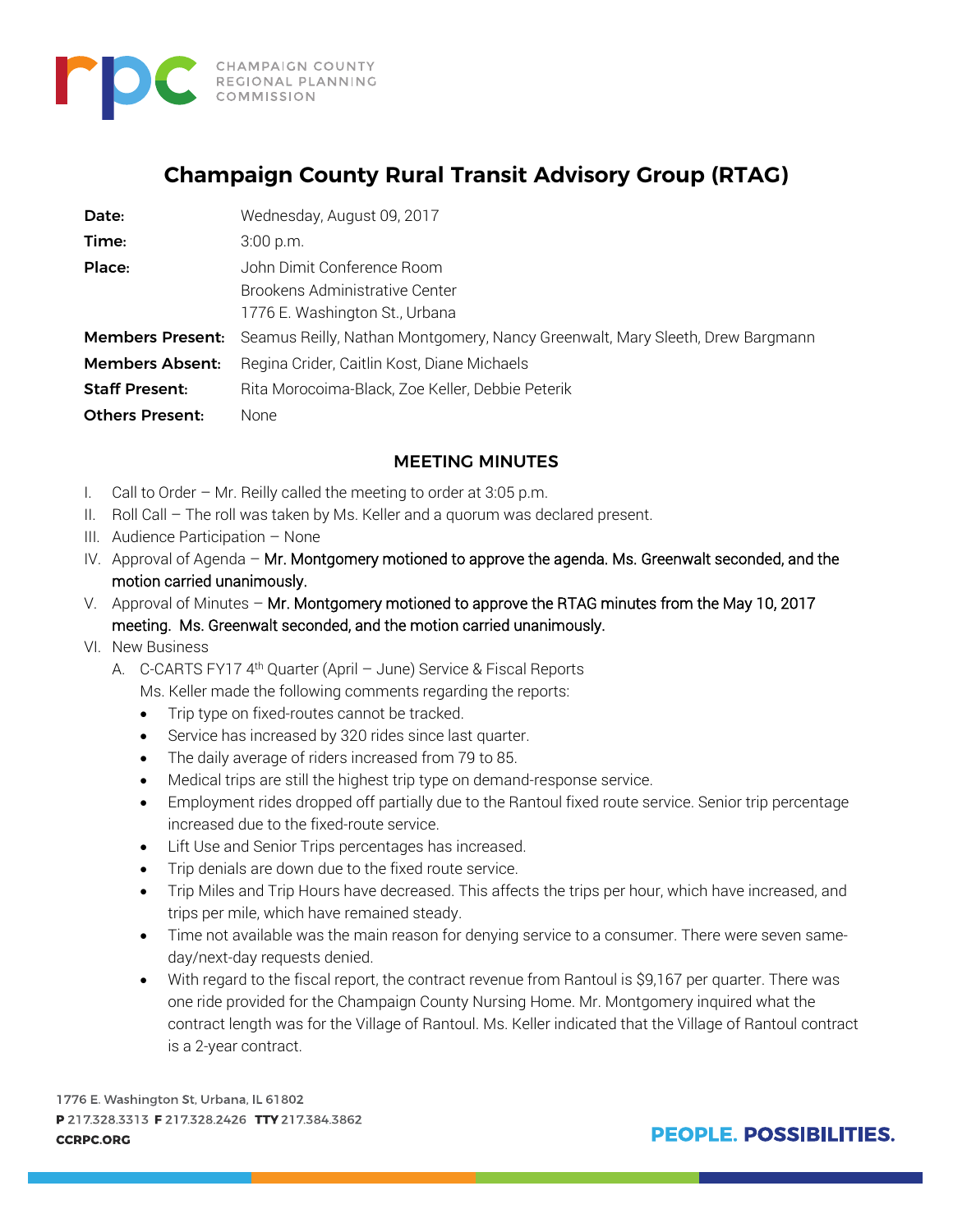

- For the grant funding, \$494,000 has been expended of the \$922,671 funding available. As far as what percentage of the total amount has been drawn down, C-CARTS is trending as in previous years. For fiscal year 2018, C-CARTS has budgeted to draw down a larger portion of the funding.
- C-CARTS has started drawing out of the Public Transit Account to free up the local match for drawing down state funds.
- B. Vehicle Updates
	- Three C-CARTS vehicles have been disposed of:
		- 1. A 2012 Minivan was donated to CTF Illinois, which is a developmental service center.
		- 2. A 2011 and 2012 Medium-Duty vehicle were transferred to Decatur Public Transit for their Paratransit service.
	- C-CARTS is waiting on the insurance settlement check for the 2016 Medium-Duty vehicle that was totaled in December of 2016. The check will be turned over to IDOT and Champaign County will be responsible for the gap in any additional costs. The vehicle will be auctioned and the money from the auction will go into the Public Transit Account. A replacement vehicle was applied for during the June Vehicle Procurement Cycle.
- C. Intelligent Transportation Systems (ITS) Software Procurement
	- This group effort has been in the works for five years and has recently resurfaced.
	- There are seven agencies that are looking to procure or to build upon the software system that they already have by working together to do a combined Request for Proposal (RFP).
	- The benefit of the ITS system would be to increase efficiency and decrease the denials of the service that is provided.
	- Ms. Keller and Mr. Bargmann attended presentations in Carlinville from vendors that submitted proposals. C-CARTS gave their evaluation. Macoupin County, the county that headed the program, submitted the pre-award comments to IDOT. Vendor selection will occur today.
	- Mr. Bargmann provided a short explanation of each of the tiers. Each vendor has different tiers. Since C-CARTS is part of the proposal and evaluation process, C-CARTS would be able to purchase off that, but there is no capital funding to show for it. C-CARTS is looking at the possibility of using Public Transit Account Funds to put up as a local match because the ITS System is an eligible operating expense. C-CARTS would pay 35 percent of the cost. It is uncertain as to what the timeline is for purchasing the system. More details will be available at the next RTAG committee meeting.
	- Mr. Reilly asked what the total cost of the ITS System is. Mr. Bargmann indicated that it depends on the company chosen and the tier selected. The basic level of all of the vendors is a computer software that allows the companies to schedule trips more efficiently.
	- The second tier has hardware on the vehicle to use between driver and dispatcher that includes GPS info as well as a reporting database to run reports. The cost of this tier is approximately \$25,000.
	- The third tier was for a paratransit service. Therefore, it would not be beneficial to C-CARTS.
	- Mr. Bargmann commented that MTD has been using the same program for 14 years, but there have been many new products that have been created. It would be beneficial to upgrade to a new system.

1776 E. Washington St, Urbana, IL 61802 P 217.328.3313 F 217.328.2426 TTY 217.384.3862 **CCRPC.ORG** 

**PEOPLE, POSSIBILITIES.**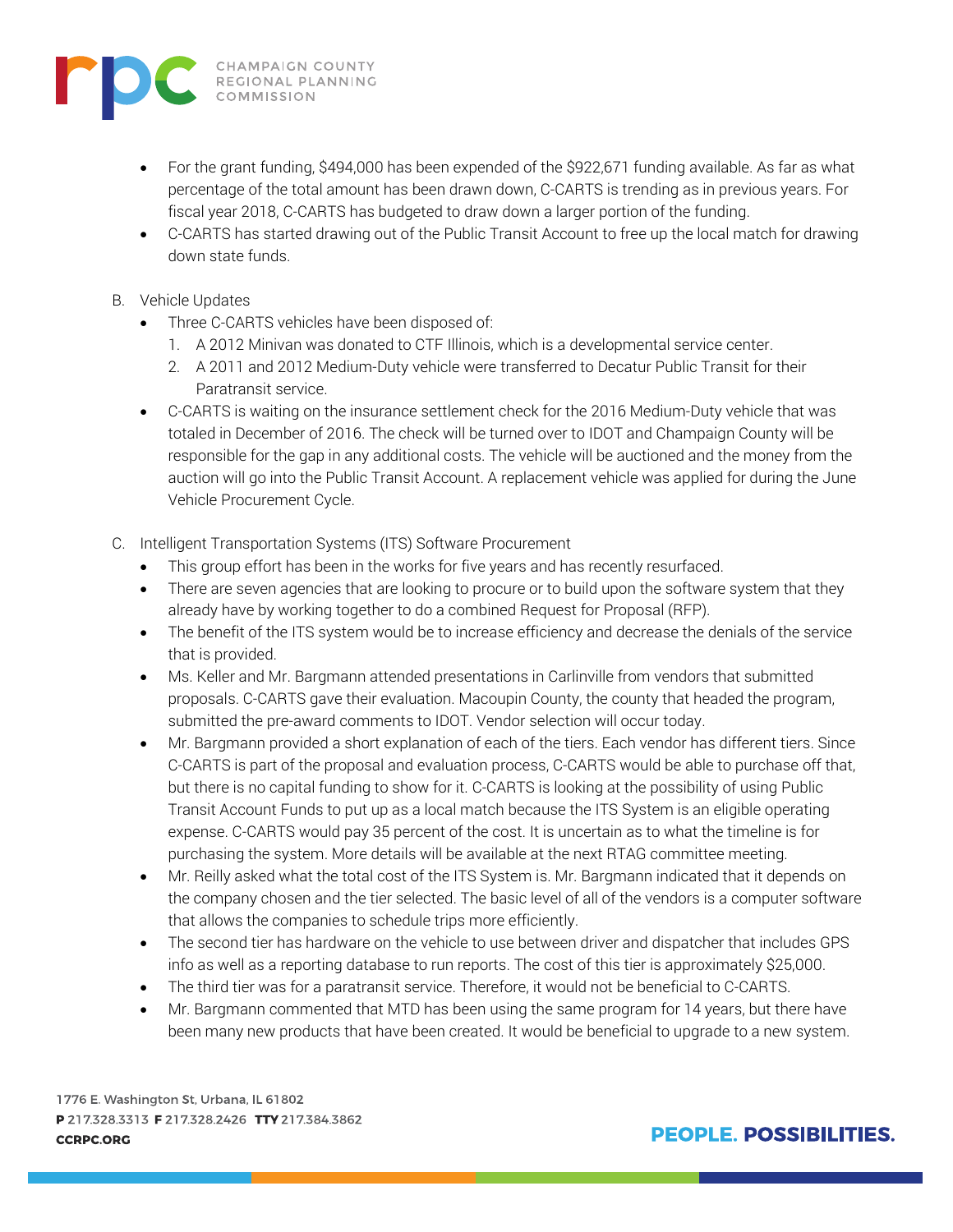

• Ms. Greenwalt inquired if the price had reduced over the years. Ms. Morocoima-Black commented that when she began talks with IDOT five years, to put the system on all of the seven buses, the cost was \$100,000, which included the software, and the installation of whatever was needed on all of the vehicles. Mr. Bargmann commented that companies are now using tablets, as it is more cost effective.

#### D. Rantoul Service & Outreach Efforts

Ms. Keller provided the following updates on the new services in the Village of Rantoul:

- Ridership on the Eagle Express was 329 for the month of July. Ridership on the Rantoul Connector was 304 for the month of July for a total of 633 riders. The July 4 holiday was a factor, which would account for the numbers being lower in July than in June.
- Although service has shown a steady growth, the growth is slow. Because there has never been a public transit service in the community, this is not unusual.
- The agreement within the contract stated that after six months C-CARTS would re-evaluate and determine what changes would increase efficiency and ridership. Changes were made on the routes as well as some marketing.

Ms. Morocoima-Black offered the following comments about the concerns members of the Village of Rantoul administration had:

- Ms. Morocoima-Black discussed the conversation with Mr. Fiegenschuh (Village Administrator) and Ms. Motley (Economic Development) of the Village of Rantoul and what their concerns were for the ridership and what they have been paying for the service. They would like to see full buses all the time. C-CARTS' comment was they never set a target for ridership expectations. C-CARTS has no concerns as long as there is ridership.
- Mr. Fiegenschuh and Ms. Motley had further concerns in terms of how the community will react on spending money and not having full buses. They suggested the possibility that the contract would not be renewed and would use the money in the community for something else.
- Ms. Morocoima-Black commented that the village does not understand the concept that the Village of Rantoul is a community that has never had public transportation. In addition, it would be beneficial for C-CARTS and the village to work together to reach out to the community. MTD has been reaching out to the community, but the village also needs to talk to the companies in the Village of Rantoul area that would have employees use the service. Since C-CARTS does not have direct access to reach out to the companies and promote the service, C-CARTS is not getting the ridership they were expecting from the companies. As an example, beginning July 1, there was a large influx of migrants to the community that may have benefited by using the service. Ms. Morocoima-Black indicated she was willing to reach out to the companies, but she needs permission.
- C-CARTS is also interested in having a conversation with Carle to see if there is a possibility to compliment the service that is being provided right now at no cost to the village. The bus is operating at the time that the routes are operating in Rantoul: 5 a.m.- 8 a.m. and 3:00 p.m.- 6:00 p.m. If C-CARTS were able to obtain more contracts that would use the service operating from 5:00 a.m. - 6:00 a.m. continuously, then people will feel more confident on the service, and they will begin to use the transit service.

1776 E. Washington St, Urbana, IL 61802 P 217.328.3313 F 217.328.2426 TTY 217.384.3862 **CCRPC.ORG** 

**PEOPLE, POSSIBILITIES.**